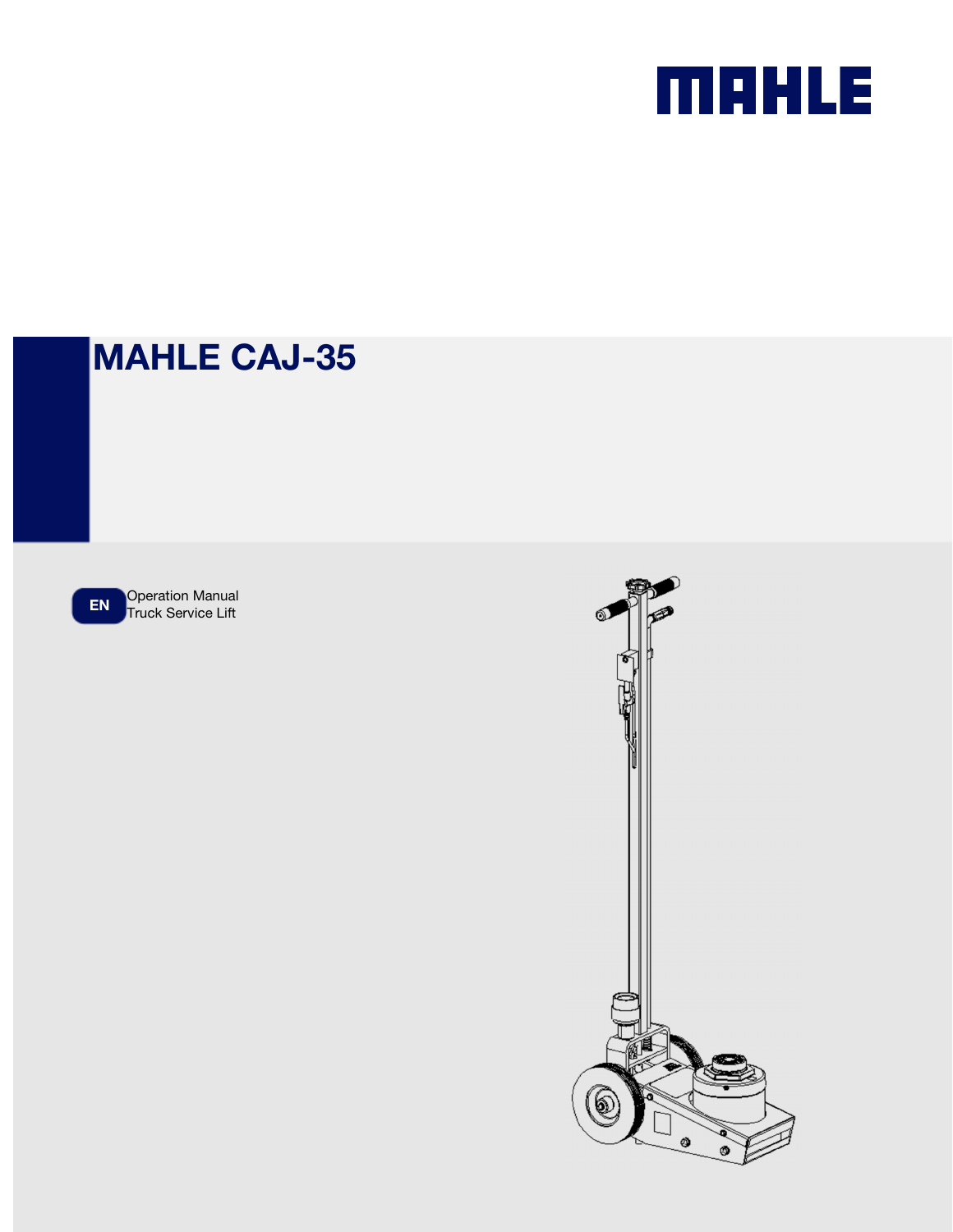

READ THIS MANUAL CAREFULLY AND RETAIN FOR YOUR RECORDS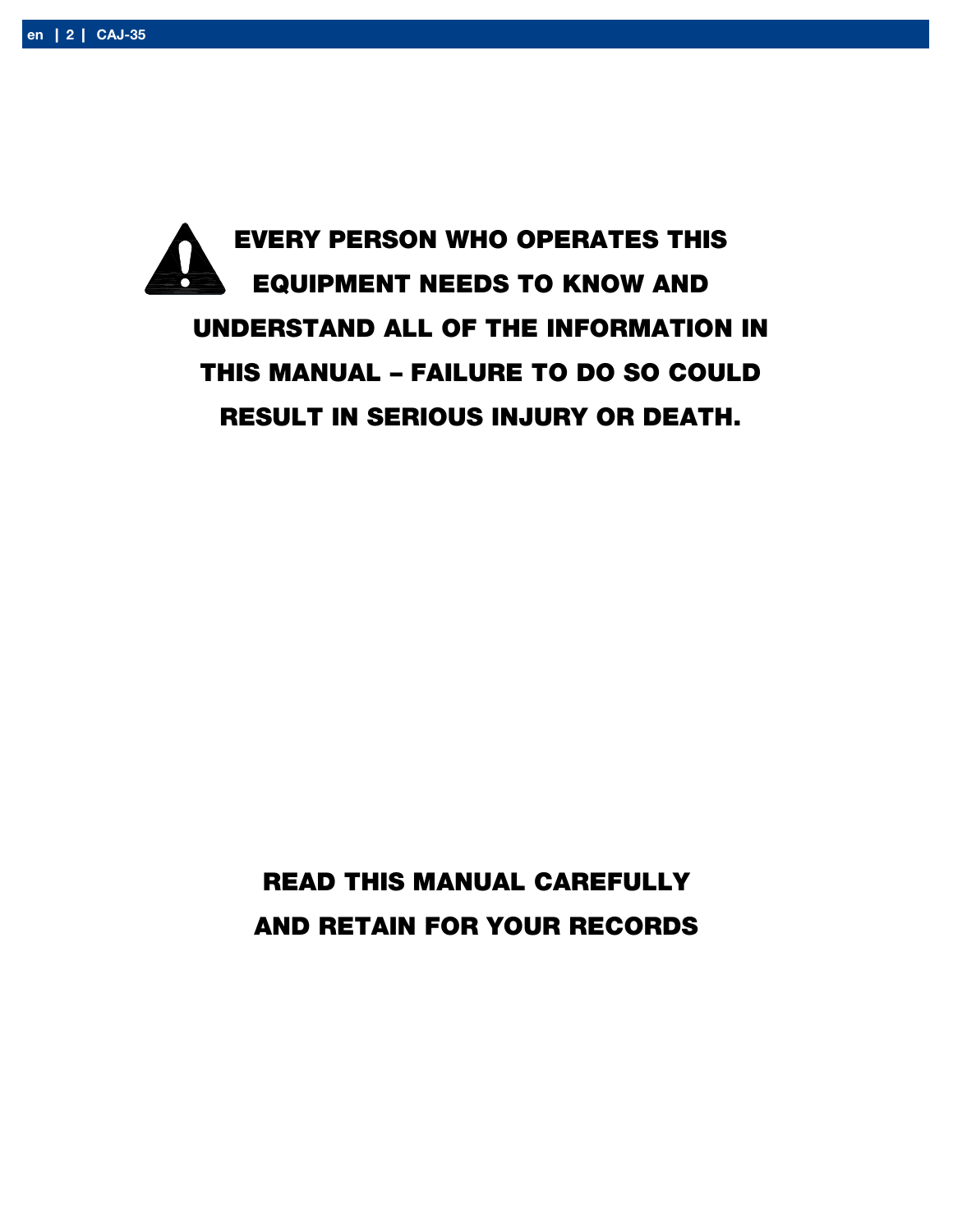### **Contents**

| 1.  |     |                                           |  |
|-----|-----|-------------------------------------------|--|
|     | 1.1 |                                           |  |
| 2.  |     |                                           |  |
|     | 2.1 |                                           |  |
| 3.  |     |                                           |  |
|     | 3.1 |                                           |  |
| 4.  |     |                                           |  |
|     | 4.1 |                                           |  |
|     | 4.2 | Owner and/or operator responsibilities  6 |  |
| 5.  |     |                                           |  |
|     | 5.1 |                                           |  |
| 6.  |     |                                           |  |
|     | 6.1 |                                           |  |
| 7.  |     |                                           |  |
|     | 7.1 |                                           |  |
|     | 7.2 |                                           |  |
| 8.  |     | Maintenance and Inspection  10            |  |
|     | 8.1 | Inspection - before each use  10          |  |
|     | 8.2 |                                           |  |
|     | 8.3 | Adding hydraulic fluid  10                |  |
| 9.  |     |                                           |  |
| 10. |     |                                           |  |
|     |     |                                           |  |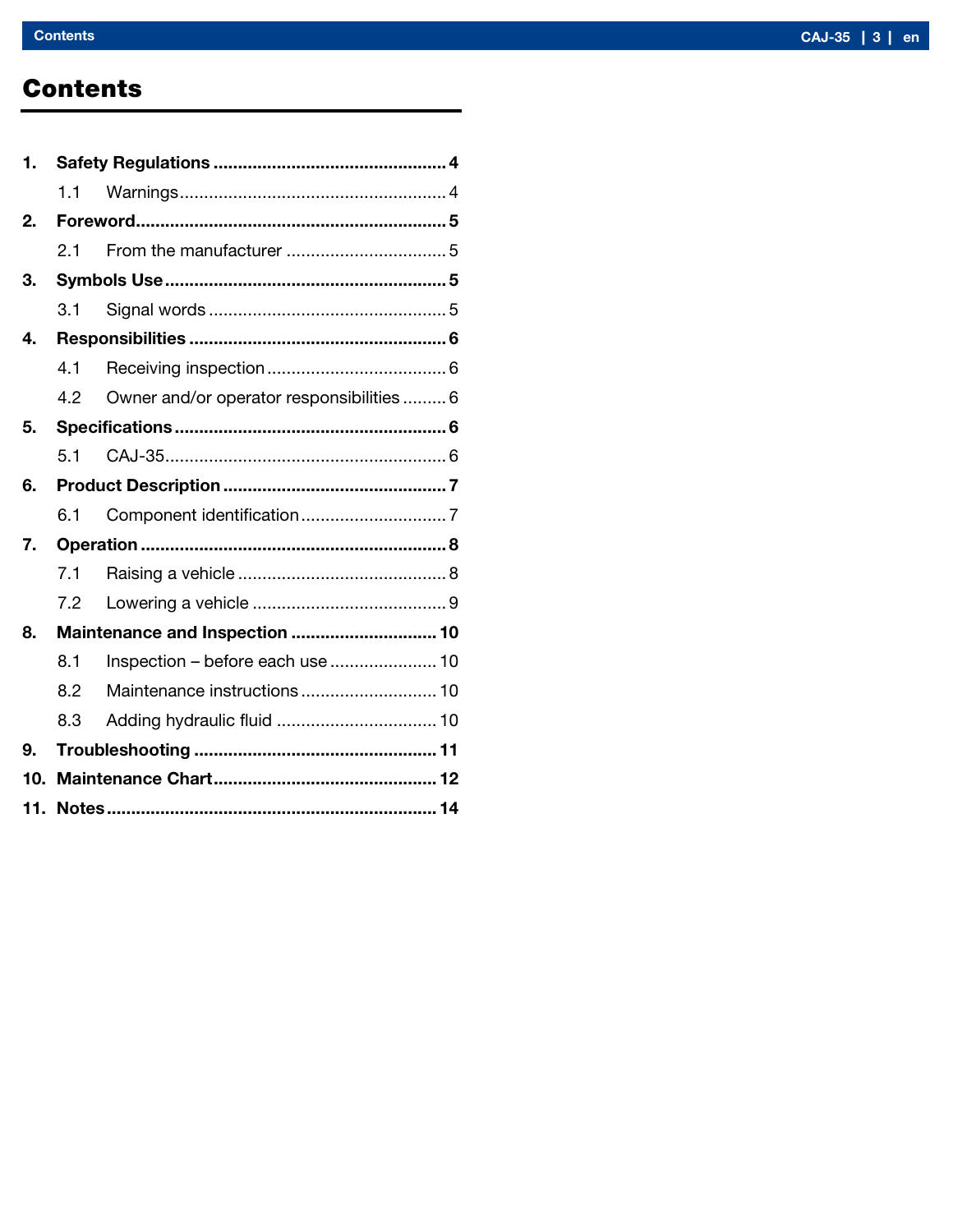### 1. Safety Regulations

#### 1.1 Warnings

- Failure to follow all of these safety instructions can lead to severe injury or death from a sudden loss of the load. Contact the manufacturer at the numbers or address printed on the back cover of this manual if you have any questions.
- $\triangle$  **Before using this jack**, be sure you have read and understood all of the instructions and warnings on the on product labeling and in this owner's manual. See the section entitled "OWNER AND/OR OPERATOR RESPONSIBILITIES" on page 6 of this manual for more information.
- $\triangle$  Inspect the jack before each use. The jack must be removed from service if damage is detected or if the jack is subjected to an abnormal shock or load. See page 10 of this manual for proper "INSPECTION – BEFORE EACH USE."
- $\triangle$  Inspect the work area before each use. Make sure the jack and vehicle are located on a hard, level surface capable of supporting the load. Use on other than hard level surfaces can result in jack instability and possible loss of load.
- $\triangle$  Identify appropriate vehicle lift points before using the jack. Lift only on areas of the vehicle specified by the vehicle manufacturer. The lift point must be strong enough to sustain the lifting force without damage to the vehicle. Make sure the lift point is securely cradled in the jack's factory supplied lift pad. Do not use any kind of cribbing or adapters with this jack. The jack must remain in direct contact with the floor and the lifting pad must be in direct contact with the vehicle.
- $\triangle$  Make sure the load does not exceed the rated capacity of the jack. The maximum lifting capacity of this jack is 70,000 lbs. / 31,750 kg.
- $\triangle$  Never use more than one jack at the same time to raise a vehicle. If this jack does not have sufficient capacity to lift a load, use a different jack with adequate capacity.

 $\triangle$  Always lift with either the factory supplied lift pad or extended lift pad in place. Never lift when one of these two factory furnished lift pads is not properly installed [see graphic on right]. Make sure the lift pad is the only part of the jack in contact with the vehicle — do not attempt to use any other part of the jack as a lifting point. Never place a hand or any other body part between lift pad and vehicle.



Fig. 1: Proper installation of lift pad

- $\triangle$  Use the jack only as a lift, not as a support stand. After lifting the vehicle, never allow any part of your body to pass under it (and never begin work) until it is properly supported by appropriate support stands. Once adequate support stands are in place, remove the jack from underneath the vehicle. See pages 8-9 of this manual for information about raising and lowering a vehicle and refer to the manual that comes with your support stands for information about their proper and safe use.
- A Always use the jack as intended. Never modify or alter the jack. Use the jack for lifting vehicles only. Use of the jack for any other purpose (than lifting a vehicle), constitutes misuse of the jack.
- $\triangle$  Do not use any type of blocks, cribbing devices, or adapters with this jack. The jack must remain in direct contact with the floor and the lifting pad must be in direct contact with an appropriate lift point on the vehicle.
- $\triangle$  Never attempt to reposition or rotate the jack or move, dolly, or drive the vehicle while the vehicle is raised. Never throw the jack or allow the jack to fall from an elevated position, such as from a truck bed.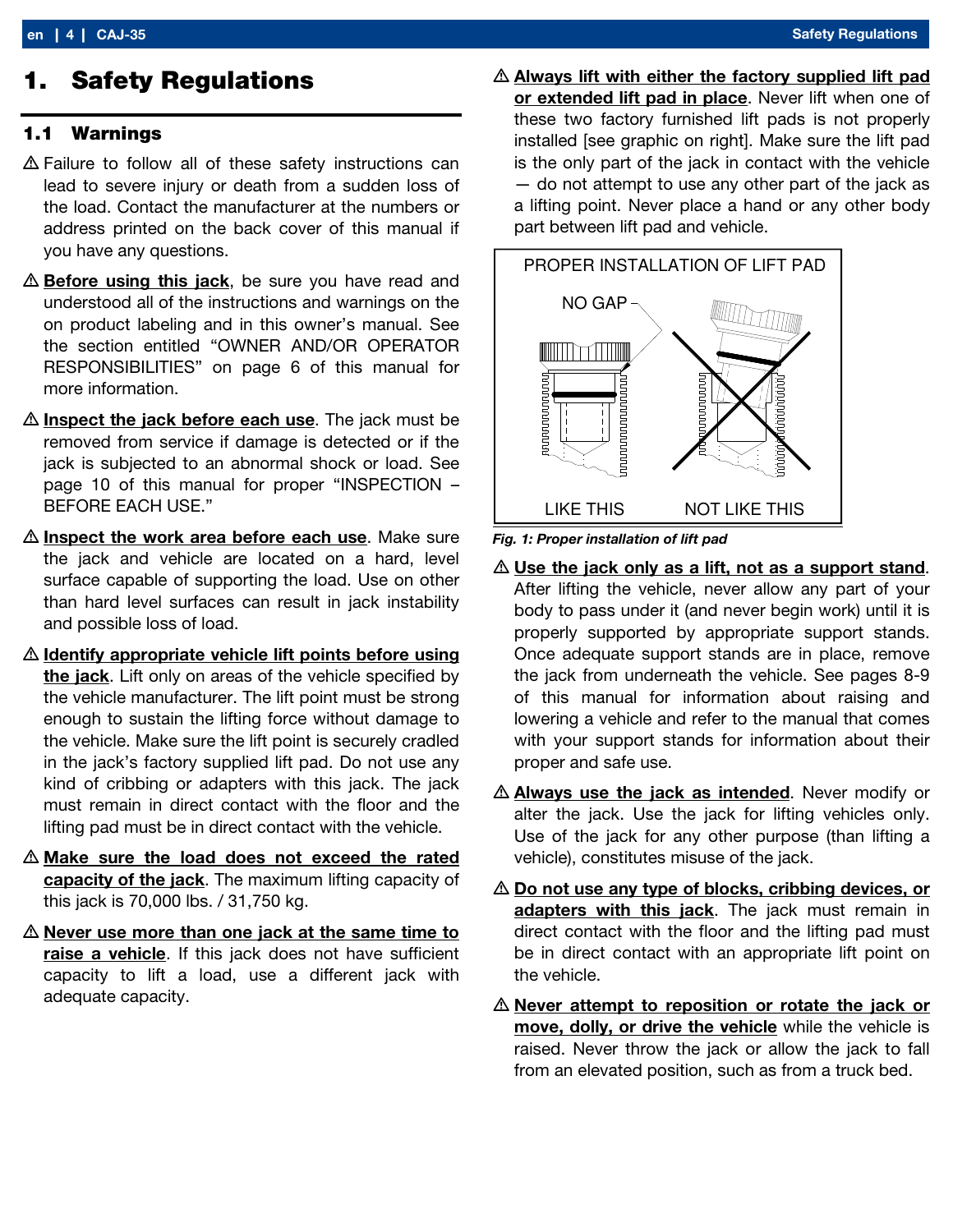### 2. Foreword

#### 2.1 From the manufacturer

Thank you for your purchase. To complement the offering of A/C, fluid and nitrogen service equipment, MAHLE Service Solutions has partnered with Gray Manufacturing to provide the highest quality hydraulic and pneumatic equipment available for the professional service technician. This equipment adheres to high standards promised in the MAHLE guarantee including the assurance of innovation and reliability that comes with the Gray Manufacturing name. Please contact MAHLE Service Solutions' customer service at (800) 468-2321 or tech.mss@us.mahle.com with any comments or questions.

### 3. Symbols Use

#### 3.1 Signal words

Signal words call attention to a safety message or messages, or a property damage message or messages, and designate a degree or level of hazard seriousness. Signal words used in this manual include:

| <b>Keyword</b> | <b>Probability of</b><br>occurrence  | Severity of danger if<br>instructions not observed |
|----------------|--------------------------------------|----------------------------------------------------|
| <b>DANGER</b>  | <b>Immediate</b><br>impending danger | <b>Death or severe injury.</b>                     |
| <b>WARNING</b> | <b>Possible</b> impending<br>danger  | <b>Death or severe injury</b>                      |
| <b>CAUTION</b> | Possible dangerous<br>situation      | <b>Minor</b> injury                                |
| <b>NOTICE</b>  | Possible damage to<br>property       | <b>Possible property</b><br>damage                 |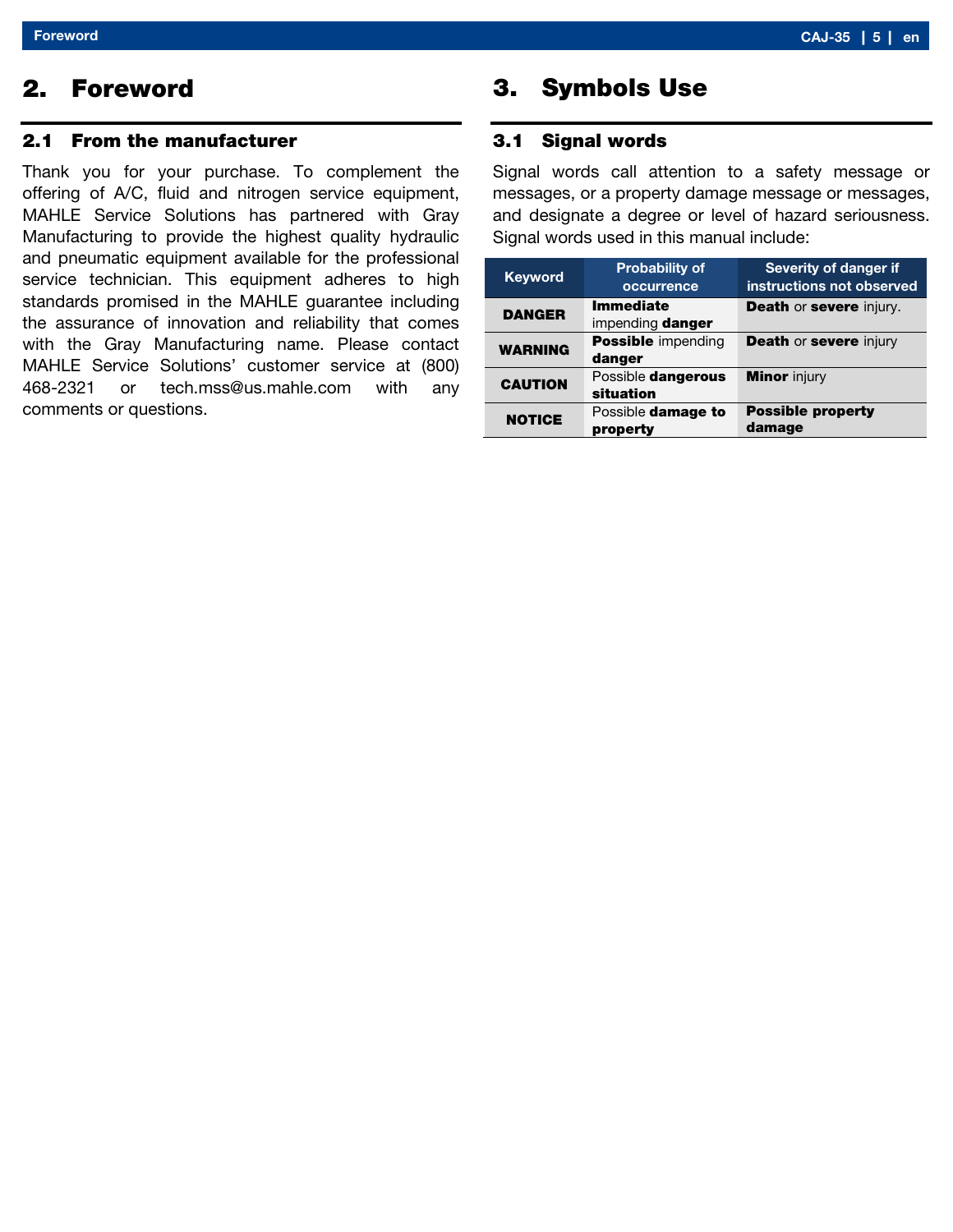### 4. Responsibilities

#### 4.1 Receiving inspection

Before attempting to operate this equipment, thoroughly read and understand this manual. Completely remove all tape and packaging. Inspect the equipment immediately upon delivery. If shipping damage is evident, inform the delivering carrier immediately and contact the manufacturer using the contact information on the back cover of this manual.

#### 4.2 Owner and/or operator responsibilities

The owner of this equipment must read these instructions and maintain them for future reference and for instructing any other users of the equipment. The owner is responsible for keeping all warning labels and instruction manuals legible and intact. Replacement labels and literature are available from the manufacturer. The owner must never authorize or allow anyone to use this equipment until the operator has read and understood the information in this manual and on the accompanying labeling on the equipment itself.

If this equipment is being used in an occupational setting (or workplace), the employer should ensure that all personnel working with and around the equipment know of the risks associated with its use. Personnel involved in the use and operation of this equipment shall be careful, competent, trained, and qualified in the safe operation of the equipment and its proper use when servicing motor vehicles and their components. Safety information provided with this equipment should be emphasized by the employer and understood by each employee. The employer must make this manual available to all personnel using this equipment and all personnel must read and understand the contents of this manual. If the operator is not fluent in English, the manufacturer's instructions and warnings shall be read to and discussed with the operator in the operator's native language by the employer, making sure that the operator comprehends its contents and observes the proper procedures for use of this equipment.

### 5. Specifications

#### 5.1 CAJ-35

| <b>Model CAJ-35</b>                                       | <b>US units</b> | <b>Metric units</b> |
|-----------------------------------------------------------|-----------------|---------------------|
| Maximum capacity                                          | 70000 lbs       | 31750 kg            |
| Required air pressure                                     | 90-200 psi      | 6.2-13.8 bar        |
| Minimum start height                                      | $9.25$ in       | $23.5 \text{ cm}$   |
| Minimum start height (w/<br>extended lift pad)            | 11.875 in       | $30.2 \text{ cm}$   |
| Lift height (lift screw extended)                         | 19.375 in       | 49.2 cm             |
| Lift height (lift screw extended)<br>w/ extended lift pad | 22 in           | 55.9 cm             |
| <b>Stroke</b>                                             | 5.13 in         | $13.0 \text{ cm}$   |
| Extension screw adjustment                                | 5 <sub>in</sub> | 12.7 cm             |
| Weight                                                    | 146 lb          | 66.2 kg             |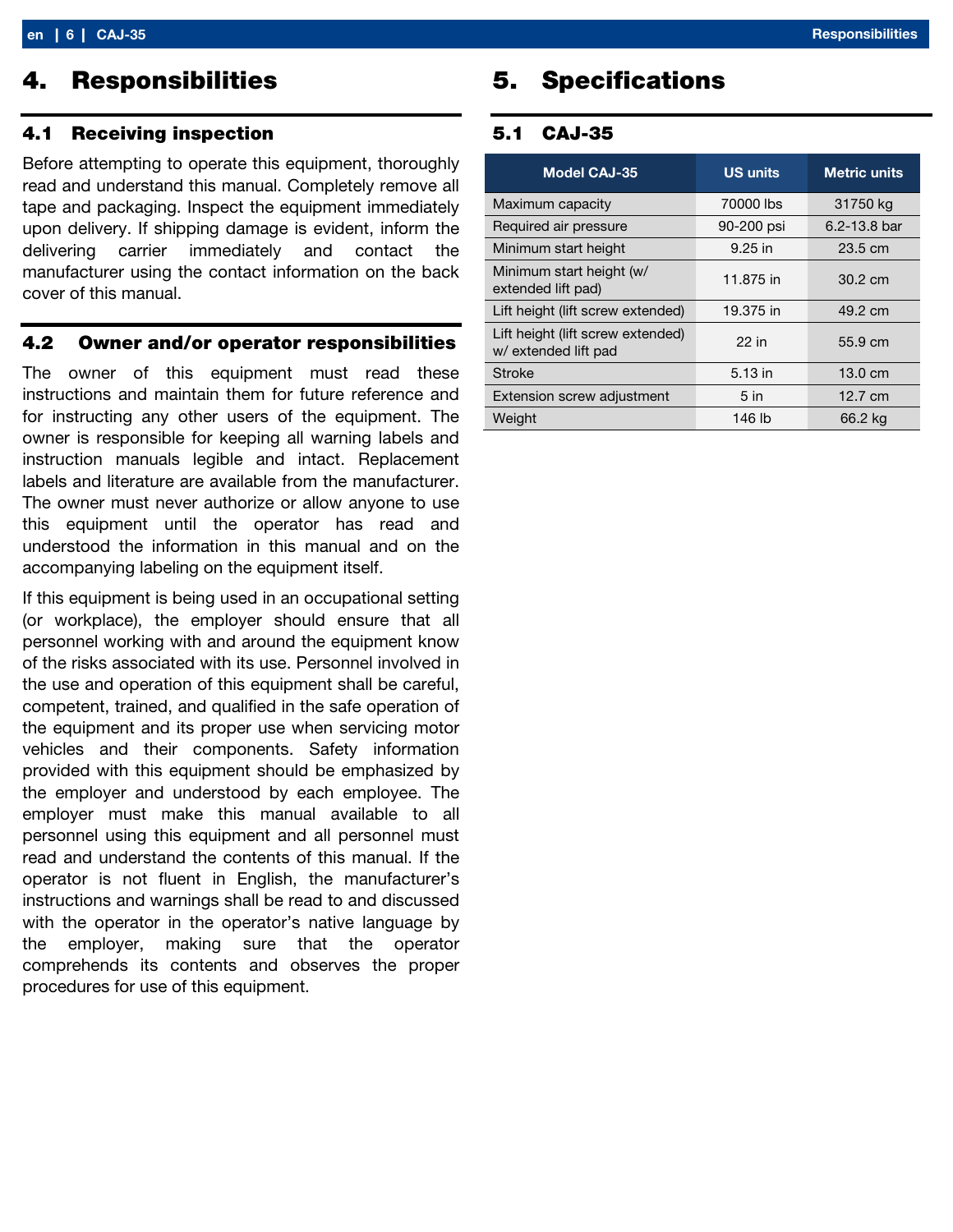## 6. Product Description

### 6.1 Component identification



#### Fig. 2: Top view

- 1 Plastic cover for oil reservoir plug<br>2 Extended lift pad
- 2 Extended lift pad<br>3 Air control lever
- Air control lever
- 4 Air control valve<br>5 Release knob
- Release knob
- 6 Handle tilt rod



#### Fig. 3: Top view

- 1 Lift pad<br>2 Extensio
- 2 Extension screw<br>3 Ram
- **Ram**
- 4 Wheel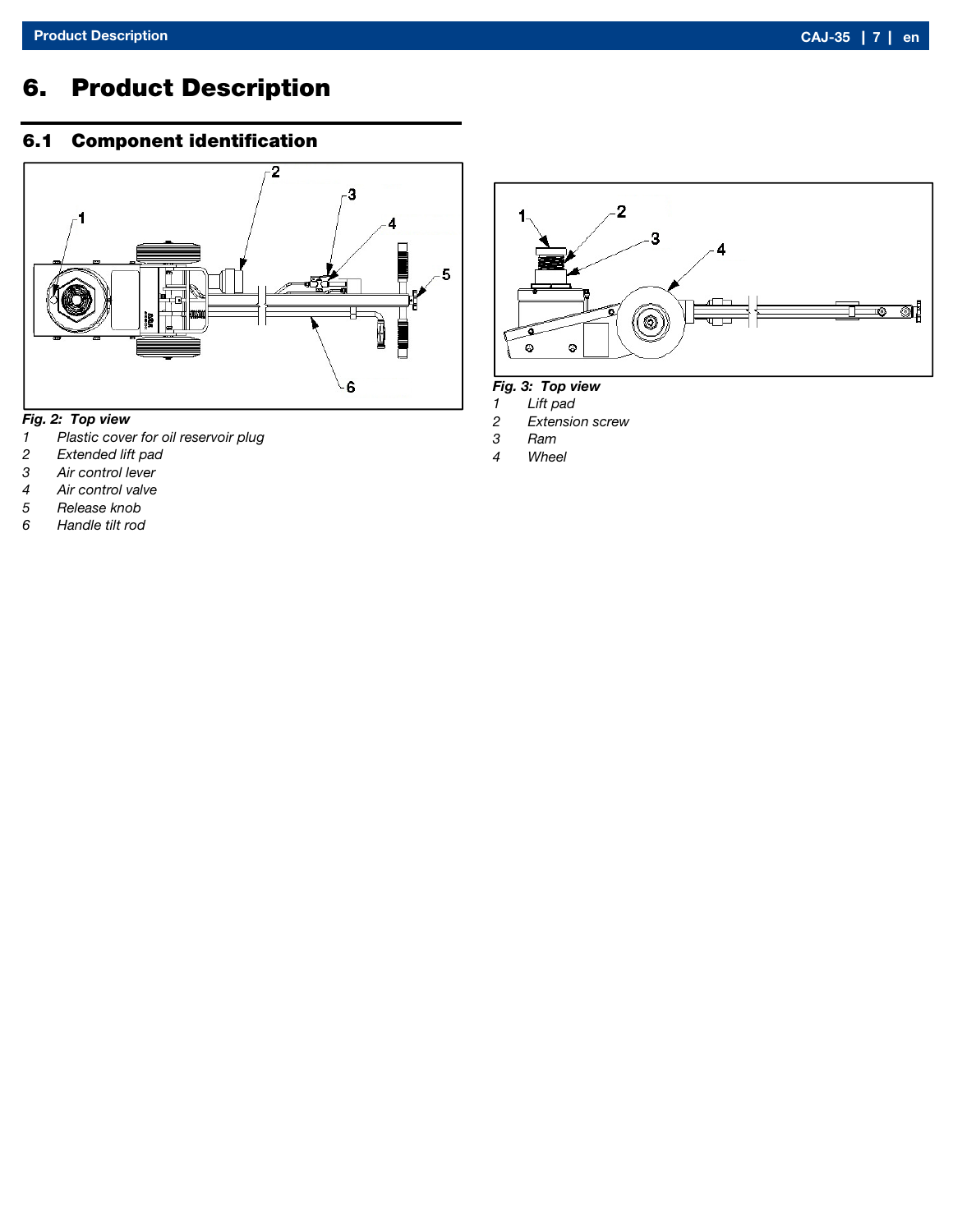### 7. Operation

 $\triangle$  WARNING - This section discusses the appropriate and safe methods for using the jack to raise and lower a vehicle. Safe operation is not limited to simply raising and lowering a vehicle - it also includes adequate preparation before the vehicle is lifted. Failure to follow all of the steps outlined in this section could result in serious injury or death.

#### 7.1 Raising a vehicle

- 1. Make sure the vehicle load does not exceed the rated capacity of the jack (70,000 lbs. / 31,750 kg.)
- 2. Inspect the jack for signs of wear or damage (see "Inspection Instructions" in Section 8). The jack should be immediately removed from service if you detect any abnormal conditions or signs of damage that suggest the jack will not work properly or safely — When in doubt, don't use the jack!
- $\Delta$  If you see any signs of wear or damage, or if there is any indication that the jack is not performing normally, immediately take it out of service and contact customer service at the address and number shown on the back cover of this manual. NEVER use a jack that appears damaged in any way.
- 3. Transport the jack to the work area by wheeling it. You can push or pull the jack. Wheel the jack across smooth surfaces only.
- $\triangle$  Jolting caused by the wheels catching on uneven surfaces can cause physical strain and personal injury.
- 4. Select appropriate vehicle support stands and bring them to the immediate work area. Follow the instructions supplied with the vehicle stands. Use appropriate vehicle stands to support the load immediately after lifting. NEVER use the jack to support a load while working on a vehicle. Failure to follow all of these instructions can result in jack instability and loss of a load.
- 5. Examine the work area. Use the jack only on hard, level surfaces capable of safely supporting the load. The jack must ALWAYS remain in direct contact with the floor. NEVER attempt to lift from a polished or greasy floor. Clear the surrounding area of personnel, tools, equipment, or any other objects that would interfere with the use of the jack. Make sure appropriate support stands and chocks are available for use in the immediate area. If these conditions cannot be met, move the vehicle and jack to an area where the lift can be performed safely.
- 6. Identify a lift point on the vehicle that is capable of supporting the load. Lift only on areas of the vehicle specified by the vehicle manufacturer. The lift point must be strong enough to sustain the lifting force without damage to the vehicle. Position the jack so that as the vehicle is lifted, the load will be balance don the vehicle tires that remain on the ground. Chock the vehicle's wheels that will remain on the ground. When raising a vehicle from one end, always chock the wheels that will remain on the ground. Make sure at least two wheels of the vehicle remain in contact with the floor at all times — NEVER use the jack to raise all four wheels of the vehicle from the floor.
- 7. Verify that the vehicle's engine is not running before raising it.
- 8. Position the lift pad for contact with the vehicle's lift point. Check to make sure the lift pad contacts and cradles the lift point squarely and securely so as to prevent loss of load.
- 9. Connect a quick coupler to the air control valve. Close the release valve by rotating the release knob clockwise. Attach air supply of 110 psi minimum to 200 psi maximum. The unit is now ready for use. Actuation of the air control lever will now raise the lift pad. Rotating the release knob counterclockwise will lower the lift pad (always rotate this knob slowly and only rotate the knob as far as necessary to lower the vehicle gently).
- 10. Raise the load to the desired height. Upon actuating the air control valve, the jack lift pad will rise quickly until contact is made with the load. Then the jack will continue to lift the load (at a slower rate) until the air control valve is released or the jack has reached the limit of its stroke.
- 11. Position appropriate support stands under the vehicle manufacturer's recommended lift areas to provide stable support for the raised vehicle. Make sure all personnel are clear of the area.
- 12. Lower the vehicle onto the support stands by slowly and carefully turning the release control knob counterclockwise. When lowering the jack, it is important to keep the rate of lowering under control and to assure the recommended vehicle lift points will properly rest on the stand pad. Refer to the instructions and warnings accompanying the support stands for additional information about their safe use.
- 13. When the support stands are supporting the entire load, the jack can be removed from the area before work on the vehicle begins.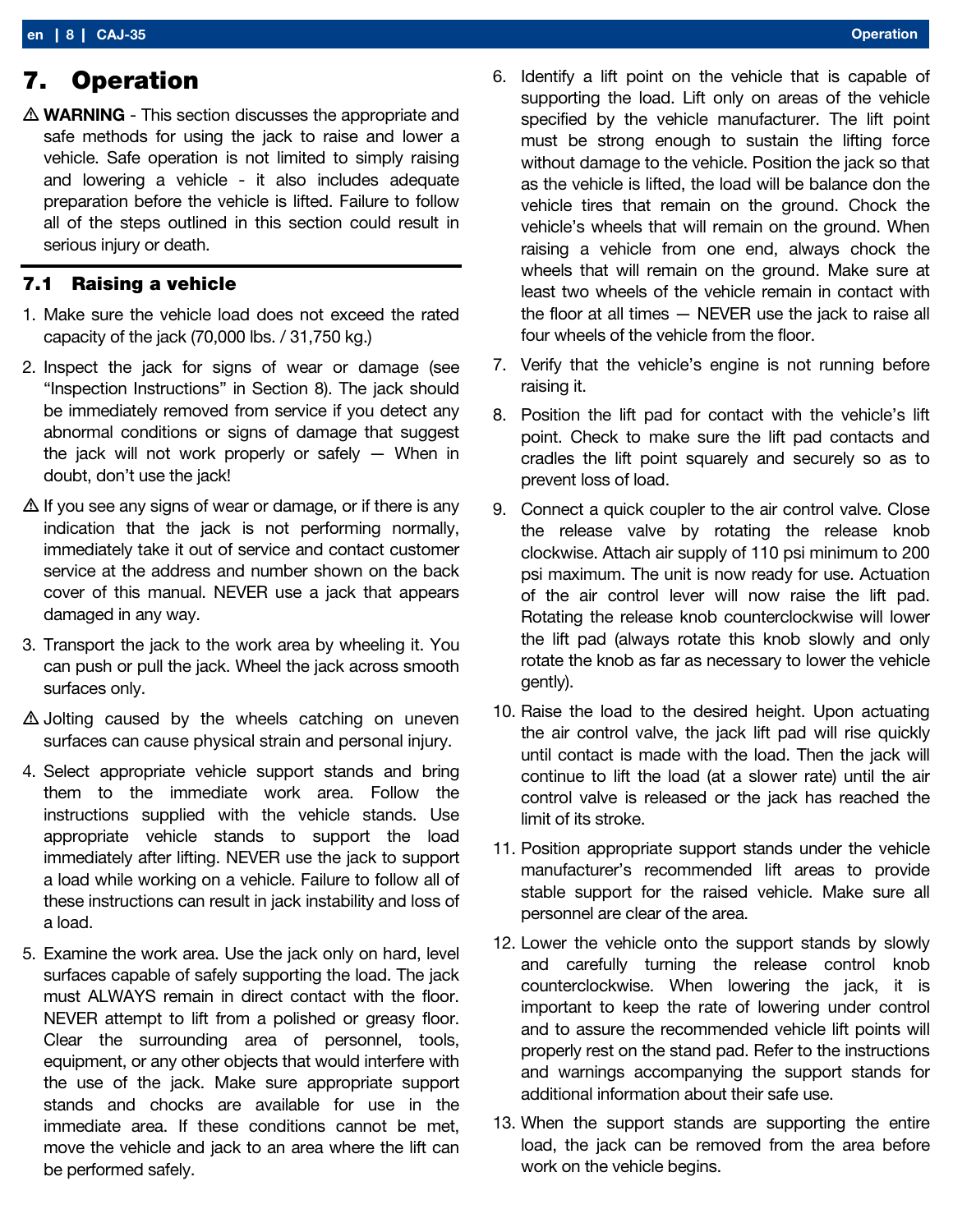#### 7.2 Lowering a vehicle

- $\triangle$  To avoid serious injury or death, NEVER drive the vehicle off the jack or attempt to move a vehicle that it is elevated by the jack.
- Use this jack to lower the vehicle only if you used it to lift the vehicle. Using this jack to lower a vehicle that was raised with another device (or multiple devices) could overload this jack to the point of catastrophic failure.
- 1. Make sure the vehicle load does not exceed the rated capacity of the jack (70,000 lbs. / 31,750 kg.)
- 2. Inspect the jack for signs of wear or damage (see "Inspection Instructions" in Section 8). The jack should be immediately removed from service if you detect any abnormal conditions or signs of damage that suggest the jack will not work properly or safely — When in doubt, don't use the jack!
- 3. Transport the jack to the work area by wheeling it. You can push or pull the jack. Wheel the jack across smooth surfaces only.
- 4. Close the release knob by rotating clockwise and actuate the control valve to raise the vehicle off the vehicle support stands.
- 5. Follow steps 6-10 in Section 7.1 to raise vehicle off the support stands.
- 6. Carefully remove the vehicle support stands from beneath the vehicle and place them away from the work area.
- 7. Slowly turn the release knob counterclockwise to lower the vehicle to the floor gently. The ram will fully retract by leaving the air supply connected and the release valve open. The ram will fully retract even under no-load conditions.
- 8. Lower the jack completely and move the jack and chocks away from the work area.
- **O Air Powered Ram Retraction:** The ram will retract by leaving the air supply connected and the release valve open. The ram will fully retract even under no load conditions.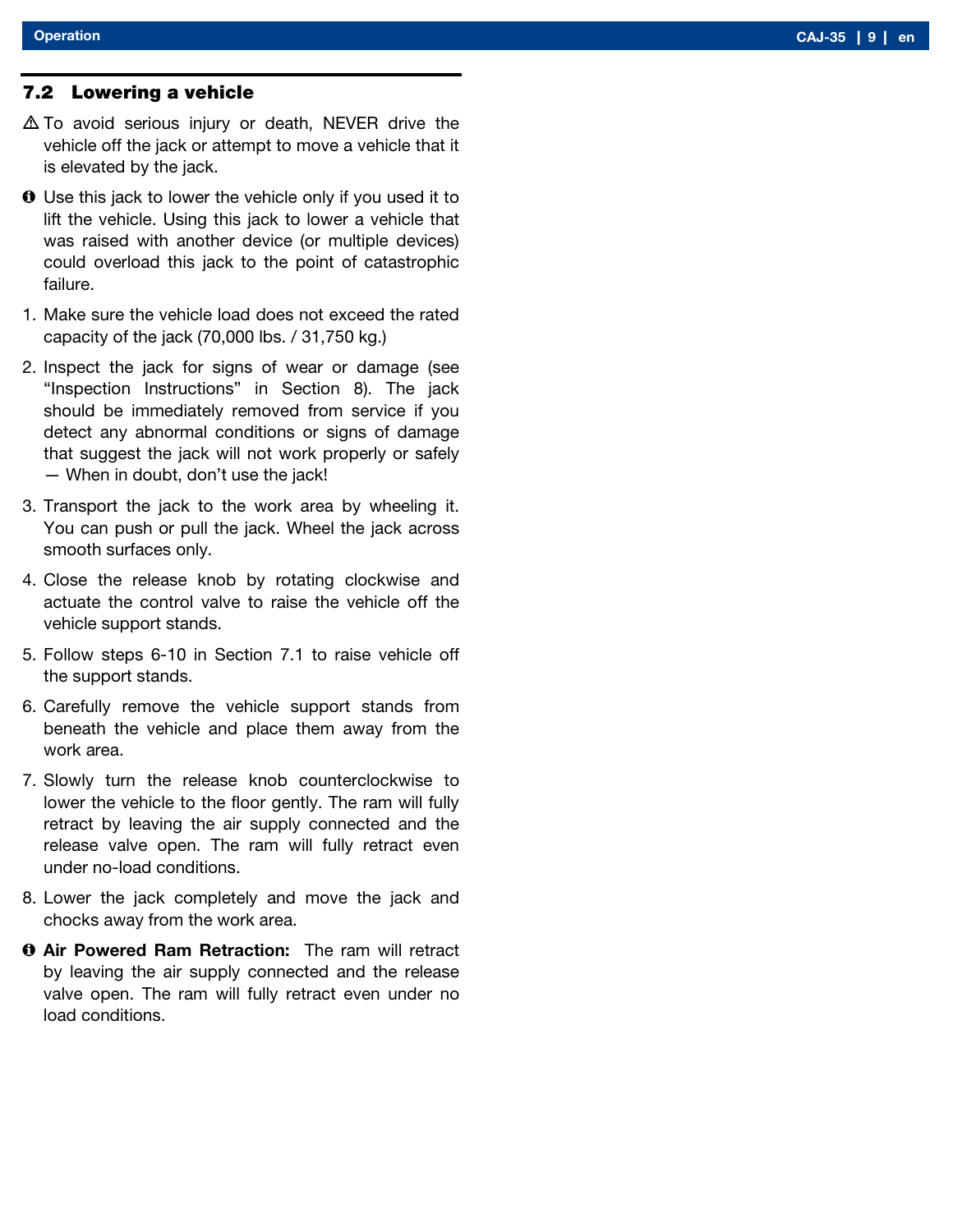### 8. Maintenance and Inspection

 $\triangle$  WARNING - The jack must be inspected according to the requirements of this section. Failure to properly inspect the jack could lead to severe injury or death. The jack must be removed from service and inspected immediately if it is subjected to an abnormal load or a shock load. If any irregularities or problems are detected during an inspection, the jack must be removed from service immediately and repaired. Contact the manufacturer at the numbers and address printed on the back cover of this manual.

#### 8.1 Inspection – before each use

The jack owner (or a knowledgeable person appointed by the owner) must give the jack a more thorough inspection weekly (if it is used on a daily basis) or monthly (if used less frequently). In addition to a visual inspection, the inspector should also operate and move the jack to assist in identifying any problems that might exist. The jack must be removed from service and repaired if the jack appears damaged, if it is badly worn, or if it operates abnormally.

Visual inspection of the jack must be made before each use of the jack. The jack should be immediately removed from service if any of the following conditions are detected or observed:

- $\triangleright$  Inspect lift pad regularly and replace if it is cracked, chipped or shows signs of excessive wear.
- The ram should extend and retract smoothly through its full range. Inspect the ram for scratches and dents, which prevent normal operation.
- $\triangleright$  Inspect for oil leaks. Operate jack for signs of oil blowing from the exhaust ports
- ▶ The jack's controls or wheels do not operate smoothly or freely. Move the jack forward and backward on its wheels to ensure that the wheels rotate smoothly and freely.
- Any abnormal condition or sign of damage that suggests the jack will not work properly.

#### 8.2 Maintenance instructions

- $\triangle$  WARNING All inspection and maintenance procedures must be performed after the jack has been removed from service. Failure to do this may result in personal injury and/or property damage.
- Check oil level in the oil reservoir. Refer to the "ADDING HYDAULIC FLUID" section
- All warning and capacity labels should be readable and complete. Wash external surfaces of jack, labels, and decals with a mild soap solution.
- Lubricate all rotating and sliding portions of the jack monthly.

#### 8.3 Adding hydraulic fluid

- $\triangle$  WARNING The oil reservoir in this equipment is sealed and pressurized when in use. When checking the fluid level, do not have the jack connected to the air supply. Failure to heed this warning may result in personal injury and/or property damage.
- 1. Remove the jack from service.
- 2. The ram must be in the fully-lowered position and the jack must be on a level surface.
- 3. Disconnect the airline.
- 4. Carefully remove the plastic cover from the oil reservoir plug located on the top surface of the jack body.
- 5. Clean around the surface of the oil fill plug to prevent contamination of the hydraulic oil system.
- 6. Remove the oil fill plug using a 3/16 Hex wrench.
- 7. Visually check the hydraulic oil level. RAM MUST BE FULLY RETRACTED. The oil should be within 1/4 inch of the bottom of the oil fill hole. If the fluid level is low, add a high-grade hydraulic fluid equivalent to Shell Tellus T22 oil.
- $\triangle$  CAUTION Do not use brake or transmission fluid. Use of the wrong fluid can deteriorate the seals and corrosion problems will occur.
- 8. Reinstall and secure the oil reservoir plug, replace the plastic cover, and connect to air supply and test for normal operation.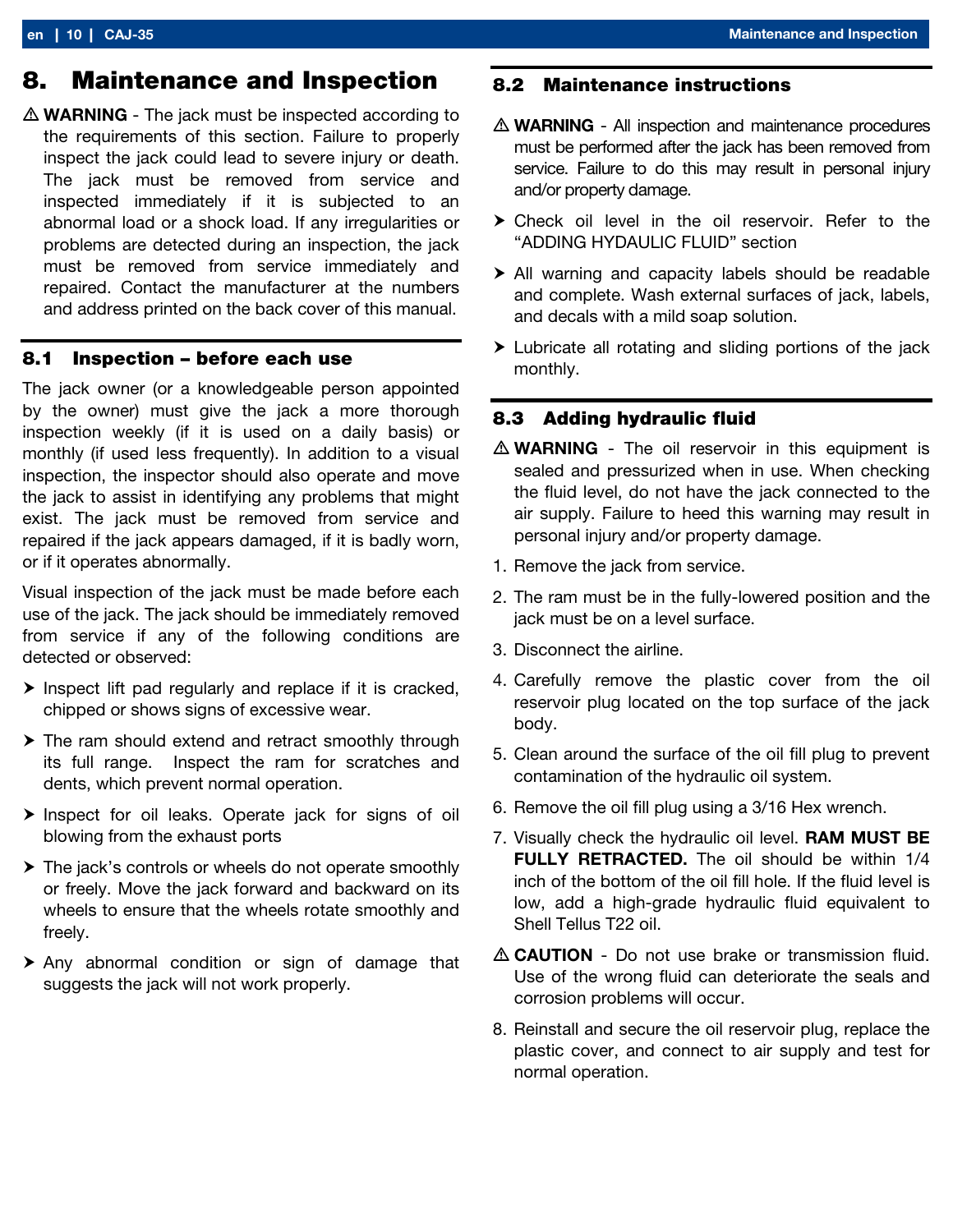### 9.Troubleshooting

This section is a list of potential problems and solutions. If the solution listed fails to correct the problem, call the manufacturer at the numbers and address printed on the back cover of this manual. Please have the model number, and serial number of your jack available. The serial number is permanently stamped on a metal tag attached to the top of the frame.

| <b>Problem</b>         | <b>Cause/Solution</b>                                                                                                                                                                                                                                                          |  |
|------------------------|--------------------------------------------------------------------------------------------------------------------------------------------------------------------------------------------------------------------------------------------------------------------------------|--|
| Fails to lift load     | • Low oil level; see the "Adding Hydraulic<br>Fluid" section.<br>• Inadequate air pressure; ensure 110 psi<br>minimum.<br>• Release open; turn release knob clockwise<br>until tight.<br>• Airline leaks; locate and correct leaks.<br>• Overloaded; use larger-capacity jack. |  |
| Air motor will not run | • Airline leaks; locate and correct leaks.<br>• Inadequate air pressure; ensure 90 psi<br>minimum.<br>• Air piston sticking or stuck, add oil to air<br>inlet to lubricate piston.                                                                                             |  |
| Oil leaks              | reservoir plug loose; tighten<br>$\bullet$ Oil<br>oil<br>reservoir plug.                                                                                                                                                                                                       |  |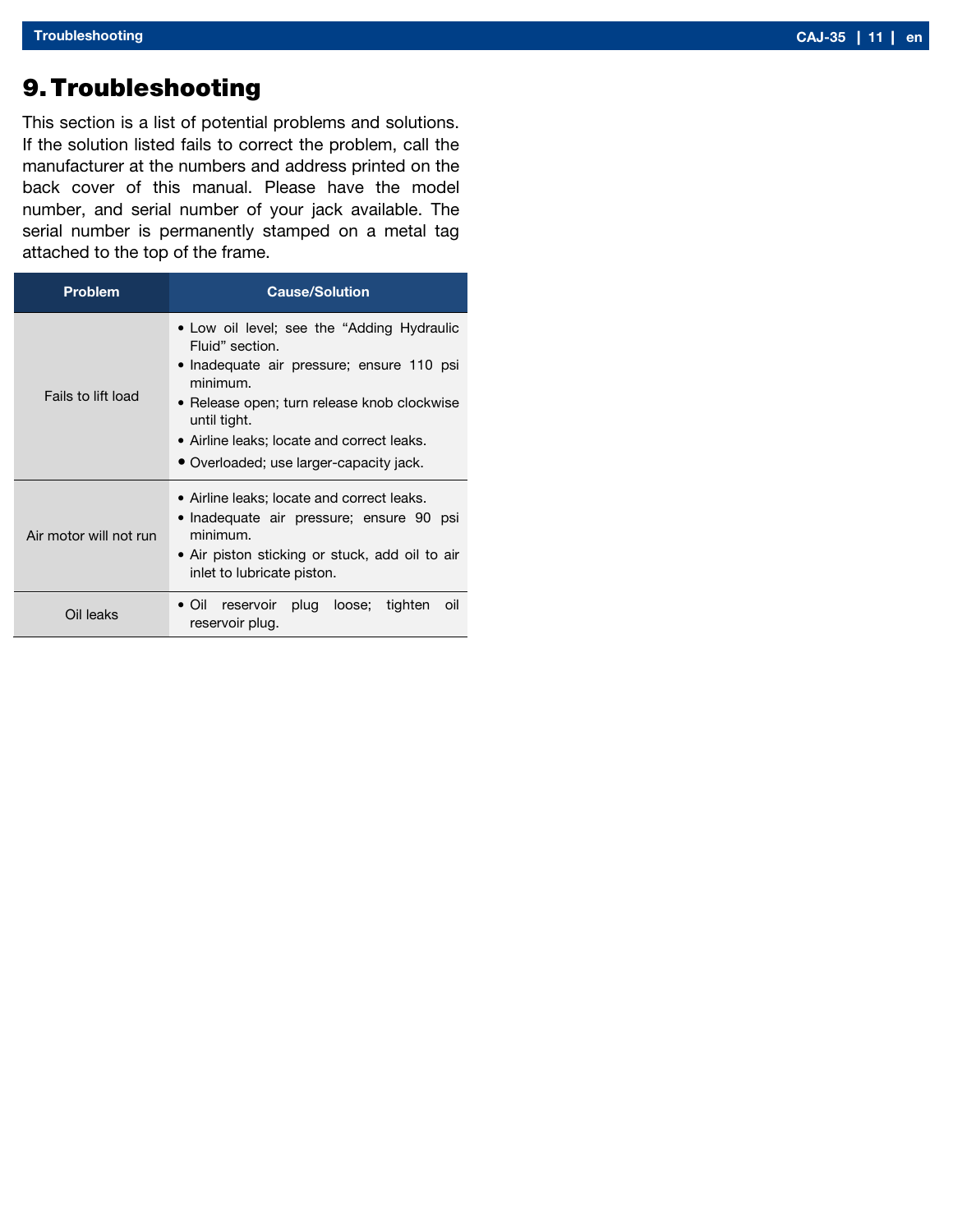### 10. Maintenance Chart

| <b>Action</b>        | <b>Date</b> | <b>Details</b> | Person<br>responsible |
|----------------------|-------------|----------------|-----------------------|
| Receiving inspection |             |                |                       |
|                      |             |                |                       |
|                      |             |                |                       |
|                      |             |                |                       |
|                      |             |                |                       |
|                      |             |                |                       |
|                      |             |                |                       |
|                      |             |                |                       |
|                      |             |                |                       |
|                      |             |                |                       |
|                      |             |                |                       |
|                      |             |                |                       |
|                      |             |                |                       |
|                      |             |                |                       |
|                      |             |                |                       |
|                      |             |                |                       |
|                      |             |                |                       |
|                      |             |                |                       |
|                      |             |                |                       |
|                      |             |                |                       |
|                      |             |                |                       |
|                      |             |                |                       |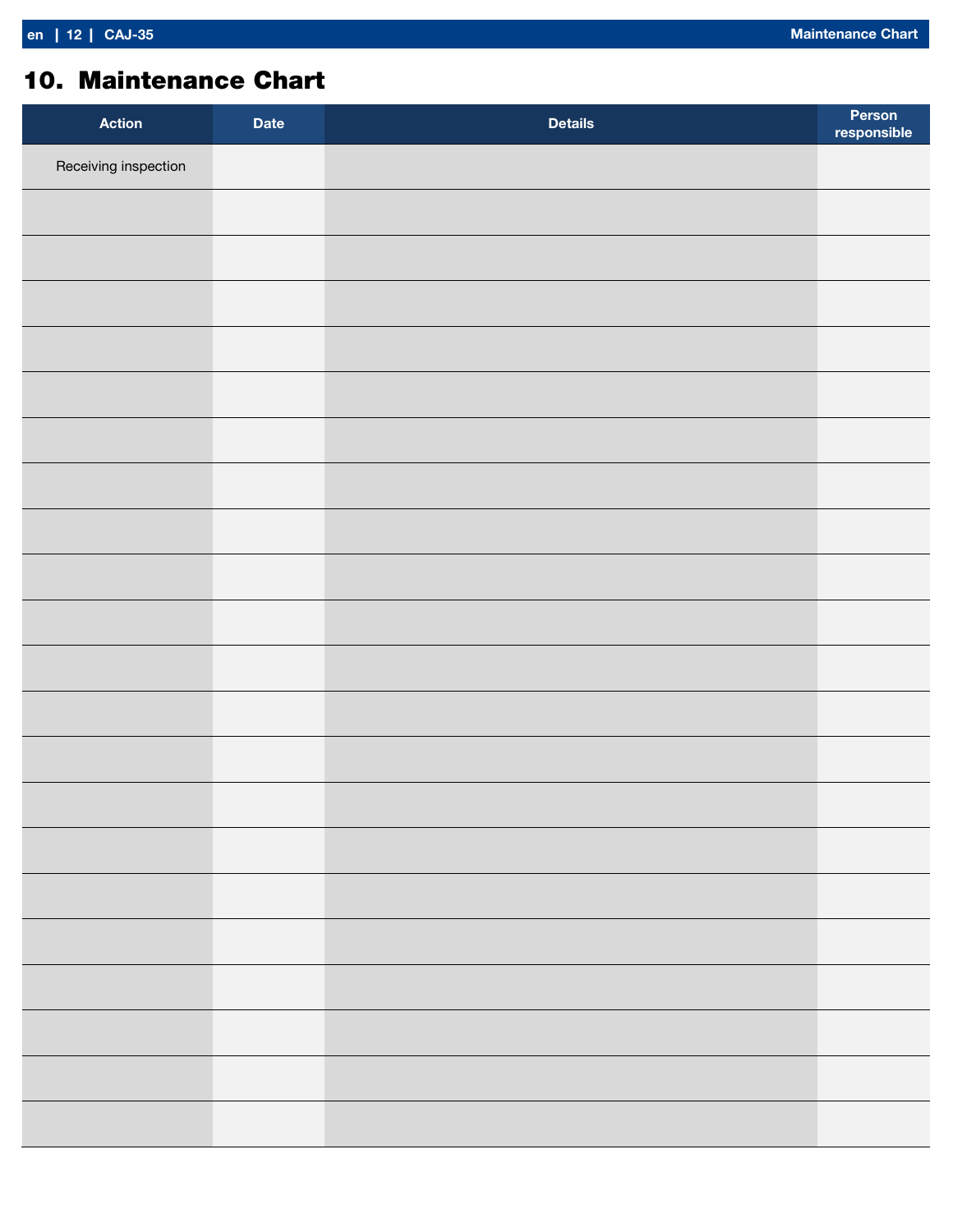| Action | <b>Date</b> | <b>Details</b> | Person<br>responsible |
|--------|-------------|----------------|-----------------------|
|        |             |                |                       |
|        |             |                |                       |
|        |             |                |                       |
|        |             |                |                       |
|        |             |                |                       |
|        |             |                |                       |
|        |             |                |                       |
|        |             |                |                       |
|        |             |                |                       |
|        |             |                |                       |
|        |             |                |                       |
|        |             |                |                       |
|        |             |                |                       |
|        |             |                |                       |
|        |             |                |                       |
|        |             |                |                       |
|        |             |                |                       |
|        |             |                |                       |
|        |             |                |                       |
|        |             |                |                       |
|        |             |                |                       |
|        |             |                |                       |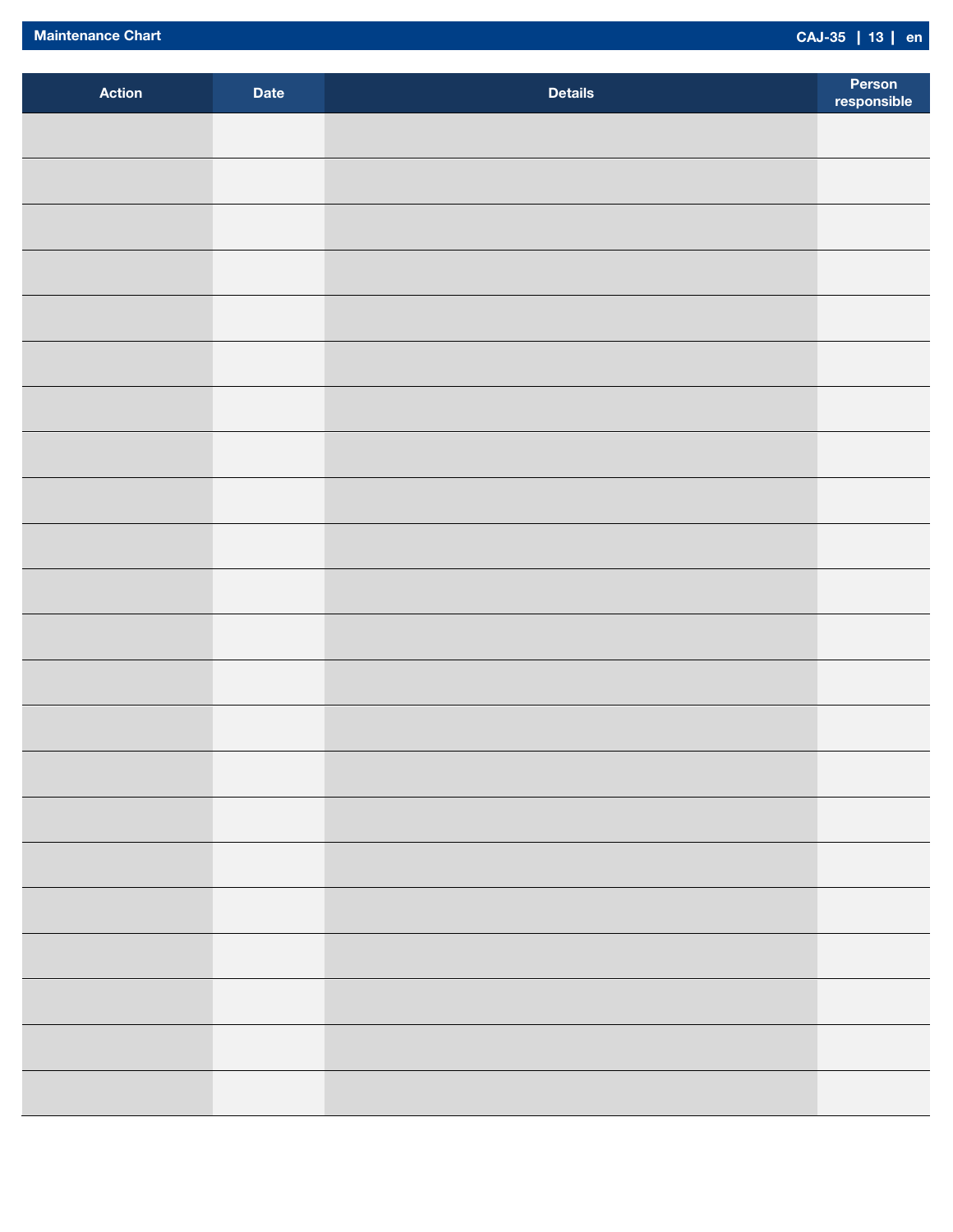### 11. Notes